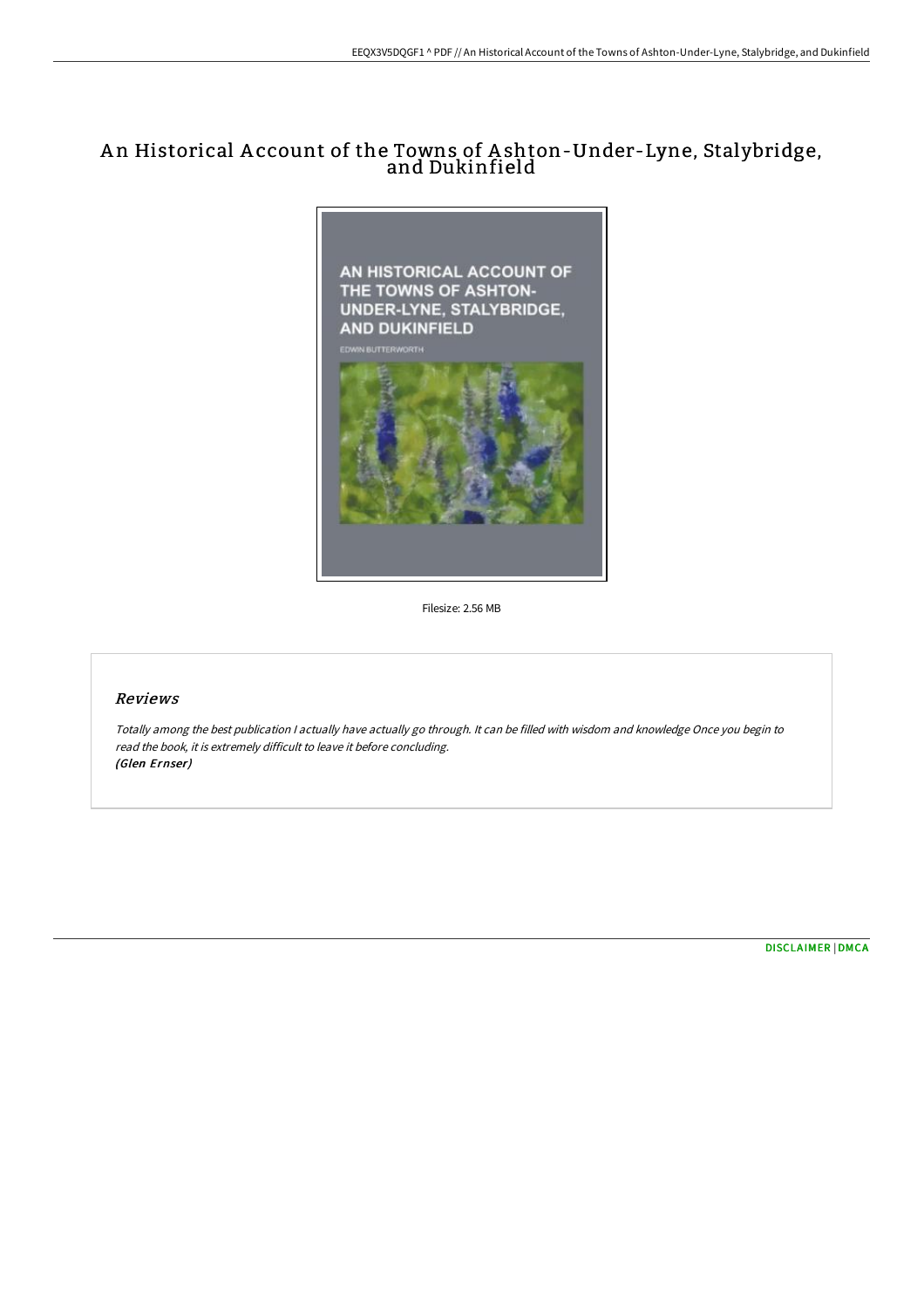### AN HISTORICAL ACCOUNT OF THE TOWNS OF ASHTON-UNDER-LYNE, STALYBRIDGE, AND DUKINFIELD



To download An Historical Account of the Towns of Ashton-Under-Lyne, Stalybridge, and Dukinfield PDF, please refer to the web link below and save the file or have accessibility to other information that are in conjuction with AN HISTORICAL ACCOUNT OF THE TOWNS OF ASHTON-UNDER-LYNE, STALYBRIDGE, AND DUKINFIELD ebook.

Theclassics.Us, United States, 2013. Paperback. Book Condition: New. 246 x 189 mm. Language: English . Brand New Book \*\*\*\*\* Print on Demand \*\*\*\*\*.This historic book may have numerous typos and missing text. Purchasers can usually download a free scanned copy of the original book (without typos) from the publisher. Not indexed. Not illustrated. 1842 edition. Excerpt: . 176 GENEEAL STJMMABY. GENERAL SUMMARY. The towns of Ashton-under-Lyne, Stalybridge, and Dukinfield, appear to extend over a space of about 1400 statute acres. They contain the following places of worship: --Ashton. Stalybridge. Dukinfield. Total. Episcopal. 2 2 15 Dissenters. 8 7 7 22 Catholic.0 1 1 2 10 10 9 29 The parish of Ashton contains Episcopal Churches and Chapels 5, Dissenters 18. The number of Cotton-mills is as follows: --Ashton. Stalybridge. Dukinfield. Total. 33 32 11 76 The parish of Ashton contains 82 Cotton-manufactories. The number of Cotton-mill workers is: --Ashton. Stalybridge. Dukinfield. Total. 7000 9000 5000 21,000 In the parish of Ashton 12,000.--The population of the three towns may be thus compared: --Ashton. Stalybridge. Dukinfield. Total. 1831. 14,670. 14,216. 7,000. 28,886 1841.22,686. 20,000. 10,000. 52,686 The population of Ashton parish, of Dukinfield, and part of Staley, is 71,728. A highly interesting statistical inquiry into the population of Ashton, Stalybridge, and Dukinfield, was made in 1835-6, when the aggregate population was estimated at 47,800; the number of dwellings examined was 8838, of which 6170 were houses, 1521 sitting-rooms , 147 cellars, 105 public-houses, 124 beer-houses: the number of persons inhabiting houses was 33,845; rooms, 1521; cellars, 147: the number of persons able to read and write, was 11,587; only able to read, 10,634. The heads of families who professed to belong to the Church of England, were 2701, and lodgers of similar opinions, 212: heads of families professing to be Dissenters, 2086,...

R Read An Historical Account of the Towns of [Ashton-Under-Lyne,](http://albedo.media/an-historical-account-of-the-towns-of-ashton-und.html) Stalybridge, and Dukinfield Online  $\Box$ Download PDF An Historical Account of the Towns of [Ashton-Under-Lyne,](http://albedo.media/an-historical-account-of-the-towns-of-ashton-und.html) Stalybridge, and Dukinfield